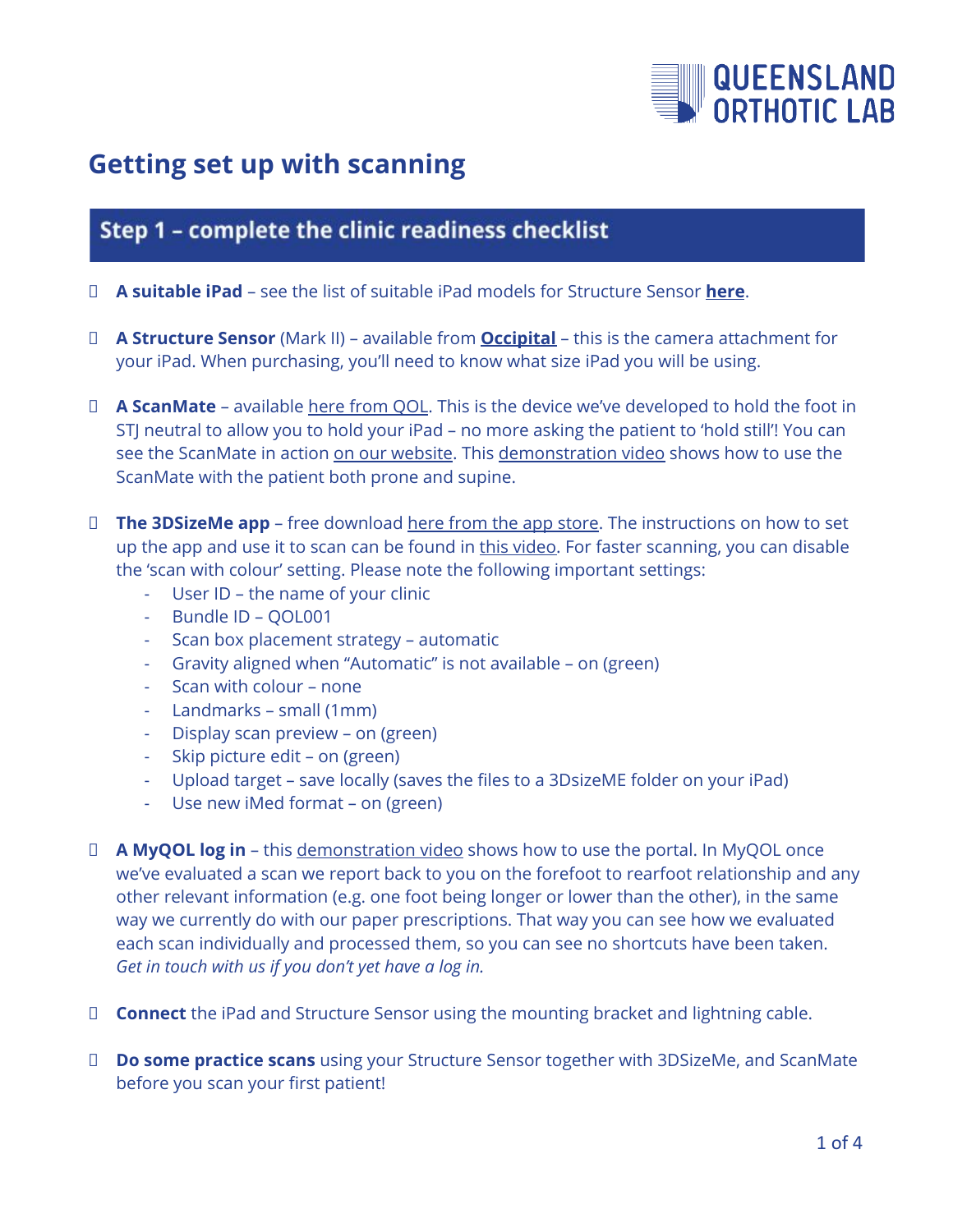## Step 2 - Scan your patients

- a) **Open Safari on your iPad** and go to myqol.qol4feet.com.au. Enter your email and password and log in.
- b) **To enter a new prescription**, press the 'New' button on the top right of the page.
- c) **Select your clinic.** If you work across multiple sites, these will all be displayed.
- d) **Add a new patient** by pressing the 'Add' button on the right of the page. Patient first and last names along with date of birth are all required fields. Gender and weight are optional fields.
- e) **Select the cast type.** For a scan as described above, select the 'Electronic Non-Weight Bearing' option.
- f) **Select the extremity** (which in most cases will be both).
- g) Shoe size, shoe type and required by (fit date) fields are all optional.
- h) **Select 'Scan Now'.** This will then automatically launch the 3DSizeMe app and transfer across all the relevant patient details.
- i) **Select which foot** you want to start scanning with. Then select the top foot icon. Press 'START'.
- j) **Set your patient up in the ScanMate**, either prone or supine.
- k) **Stand back** about 50-60cm from the foot. Align the Structure Sensor camera parallel to the plantar aspect of the foot.
- l) **Check the orientation of the foot outline** and change it if needed, depending on whether you are scanning the patient prone or supine. To change the orientation, press the white triangle in the bottom left of the screen. By moving the 'Default rotation' slider bar back and forth, the orientation of the foot outline will move 360° at 90° intervals. Ensure the outline of the foot is in the same orientation of the patient's foot.
- m) **Check the three white dots** (two at the forefoot, one at the heel) are inside the patient's foot. To change the size of the foot outline in the app, moving the 'Size' slider bar back and forth until the outline is slightly bigger than the patient's foot, and the three white dots are inside the patient's foot.
- n) **Find the target** when the app detects the foot is in the perfect position, the target in the middle of the screen turns green and a rectangular box appears around the foot. You can then press the green 'START' button to start scanning.
- o) **Scan until white** as the app scans in each part of the foot, the foot on the screen turns white. Keeping the Structure Sensor camera parallel to the foot, slowly sweep around the medial, lateral and posterior aspects of the foot. Don't worry of you end up capturing some of the ScanMate arms, this is completely normal.
- p) **Keep in the green zone** the app gives you real time feedback with how far you are away from the foot. This is shown down the bottom of the screen. When you're in the ideal zone, this will be green. If you move too close or too far away whilst scanning, the app will let you know by changing from green to orange and eventually to red if you get too close or too far away.
- q) **Scan all aspects** once you're done scanning the plantar, medial, lateral and posterior aspects of the foot, press the red 'DONE' button on the right of the screen.
- r) **Assess the scan** in the same way you would assess your plaster casts. You can roll the image around to check that you've captured the foot in the correct position and that there aren't any gaps or holes in your scan.
- s) **Rescan any elements that aren't right** If you're unhappy with any aspect of your scan, press the blue reload button and repeat the steps. If you're happy with your scan, press either the green 'DONE' button or the red arrow button. By pressing the green 'DONE' button, it will take you back to the patient file. If you press the red arrow button, it will take you across to scan the other foot immediately.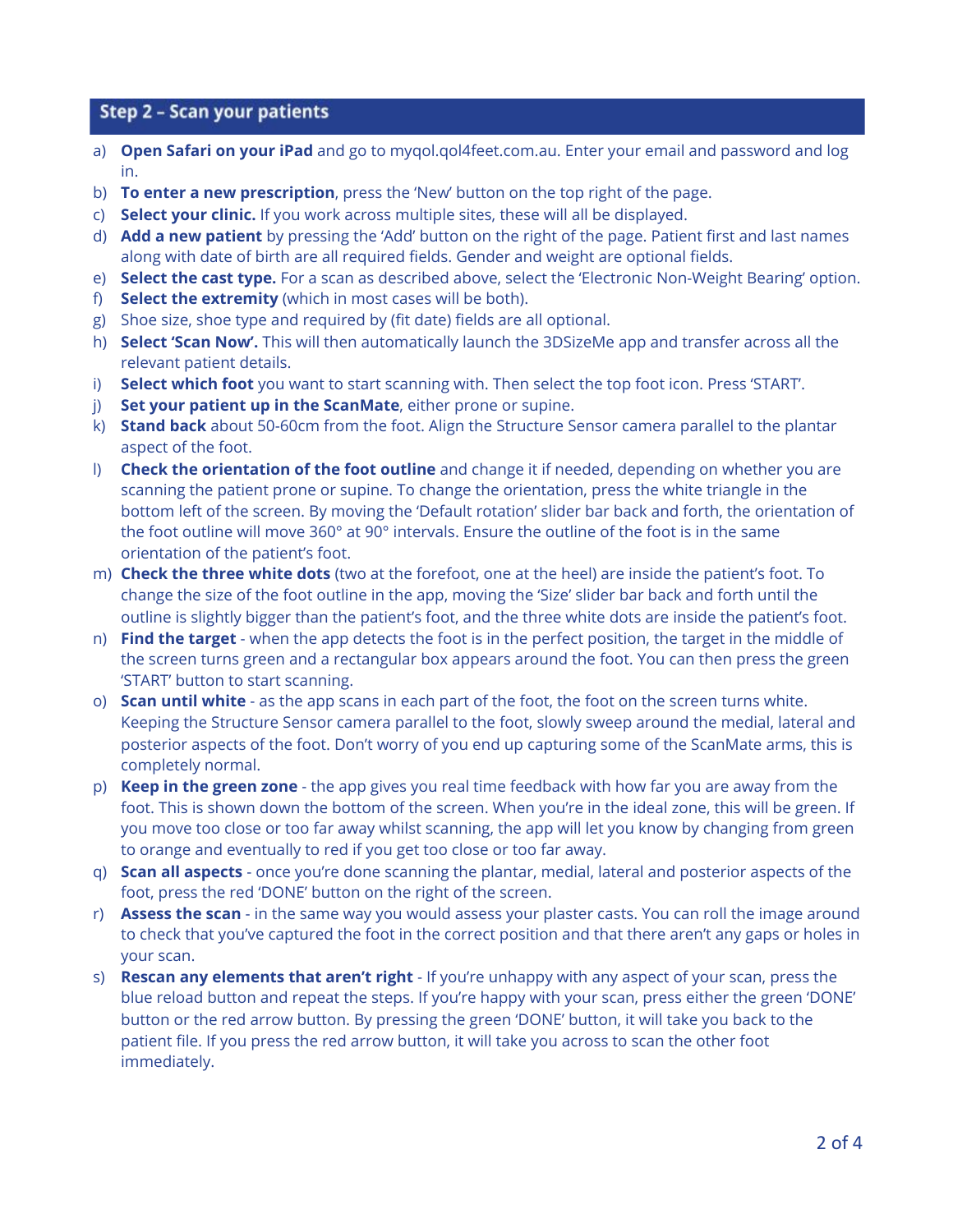- t) **Add photos** (optional) once you have scanned both feet and can see both scan in the patient file, you can add photos if you wish. To add photos to the patient file, press the camera icon which will allow you to either take a photo or access your photo library if you've already taken the photo you need.
- u) **Finish** once you have captured all the data you need for the patient (scans and photos), press the cloud that has an arrow inside it. By pressing this icon, this saves all of the patient data (both scans and any photos) all together into a single file on your iPad. To check that this has saved correctly, you can view the file by going to Files > On My iPad > 3DsizeMe.
- v) **You'll then automatically be taken back to MyQOL** where you can start to fill out the prescription. From here you can fill out the digital prescription form as you would have done with the paper form. Please refer to the 'Guide to Digital Prescription Writing' for further advice and prescription options.
	- i) **If you only partly finish your prescription**, you can save it and come back to it to finish it later. To do this press the 'Save' button down the bottom right side of the page. This can then be accessed in the drafts section of your portal.
- w) **Once your prescription is finished** and you're ready to submit it through to the lab, press the 'Submit' button down the bottom right side of the page. Note it will not allow you to submit the form if parts are not completed in the prescription.

*Congratulations, you've successfully scanned your patient and submitted the prescription form!*